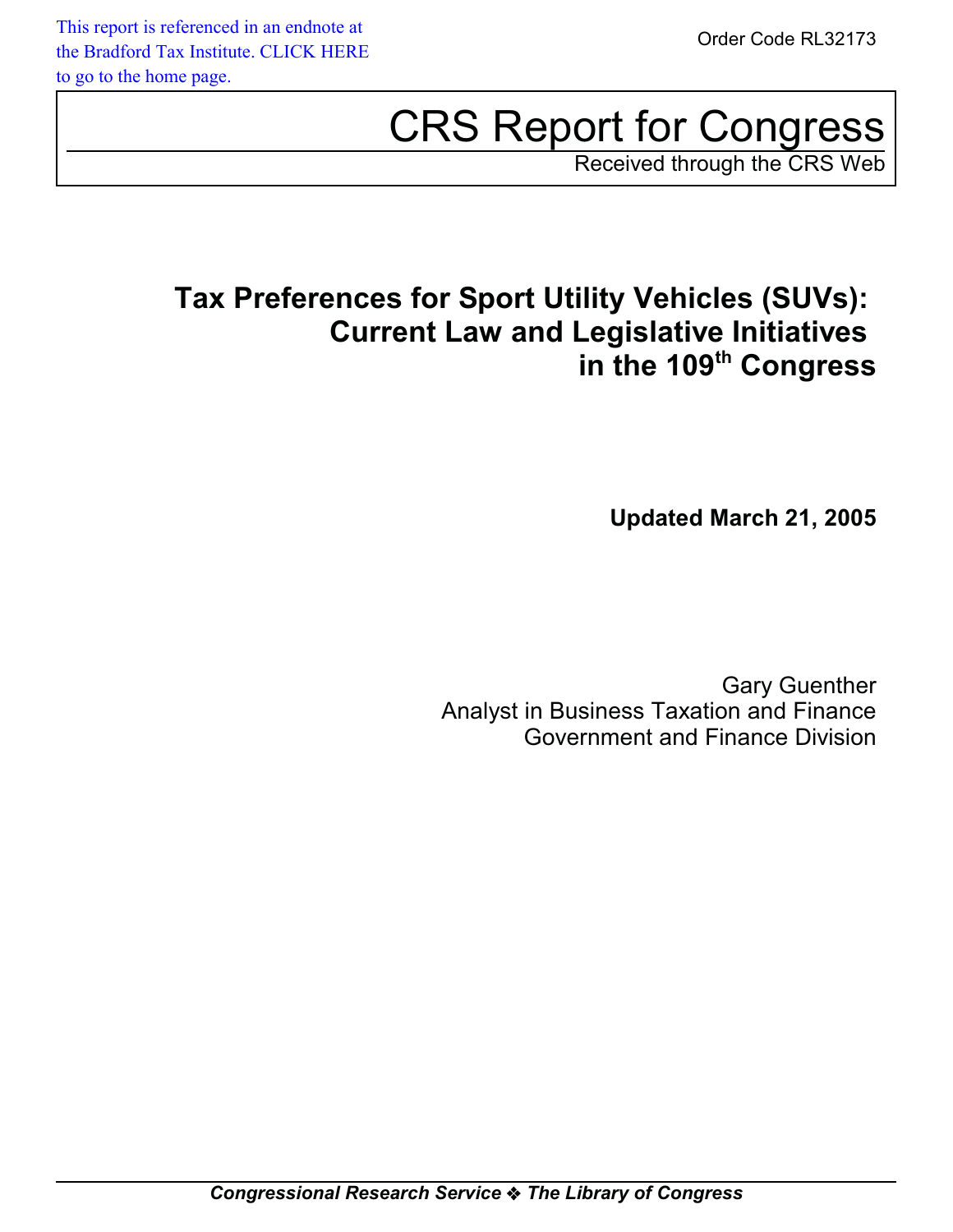#### Tax Preferences for Sport Utility Vehicles (SUVs): Current Law and Legislative Initiatives in the 109<sup>th</sup> Congress

#### **Summary**

The growing presence of large sport utility vehicles (SUVs) on U.S. streets, roads, and highways since the early 1990s has fueled a lively debate over what steps the federal government should take, if any, to alter their effects on the environment, highway safety, traffic congestion, and overall gasoline consumption.

Legislative activity in the  $108<sup>th</sup>$  Congress enlarged the scope of the debate to include the effect of federal tax policy on the demand for heavy-duty SUVs. In passing the Jobs and Growth Tax Relief Reconciliation Act of 2003, Congress raised the maximum expensing allowance under Section 179 of the Internal Revenue Code from \$25,000 to \$100,000. Heavy-duty SUVs purchased mainly for business use qualified for this allowance. Critics of SUV and their allies in Congress took exception to making large SUVs eligible for the enhanced allowance on the grounds that doing so would encourage their purchase by lowering their after-tax cost relative to smaller, more fuel-efficient vehicles. In an apparent response to this concern, the  $108<sup>th</sup>$  Congress added a provision to the final tax bill it passed — the American Jobs Creation Act of 2004 (AJCA) — lowering the maximum expensing allowance for SUVs weighing between 6,000 and 14,000 pounds and placed in service after October 22, 2004 from \$100,000 to \$25,000. While it is substantial, the reduction appears to have done little to curtail the effective tax preference for large SUVs arising from the tax treatment of depreciation.

One important way in which the federal tax code can influence the purchase of heavy-duty SUVs for business use is through important differences in the tax treatment of depreciation for these vehicles and passenger cars. Under current tax law, the depreciation of passenger cars is treated less generously than that of light trucks (including many SUVs). Passenger cars, which are defined as motor vehicles weighing 6,000 pounds or less, are considered so-called "listed property" and thus subject to annual limits on allowable depreciation deductions. By contrast, light trucks, which are defined as motor vehicles weighing more than 6,000 pounds (with some exceptions), are generally depreciated under a different and more favorable set of rules. As a result, a business taxpayer can realize a greater total depreciation allowance (measured in constant dollars) over a vehicle's useful life by purchasing a heavy-duty SUV than a passenger car of comparable value.

The federal tax code also influences the purchase of heavy-duty SUVs by excluding them from the gas guzzler excise tax. The tax is levied on domestic sales of new automobiles that have relatively poor fuel economy ratings. It is paid by manufacturers and importers. Automobiles are defined as motor vehicles weighing 6,000 pounds and less. Vehicles with a gross weight above that limit are exempt from the tax.

There are no current legislative initiatives in the  $109<sup>th</sup>$  Congress to modify these tax preferences for heavy-duty SUVs. The report will be updated to reflect significant legislative activity addressing them.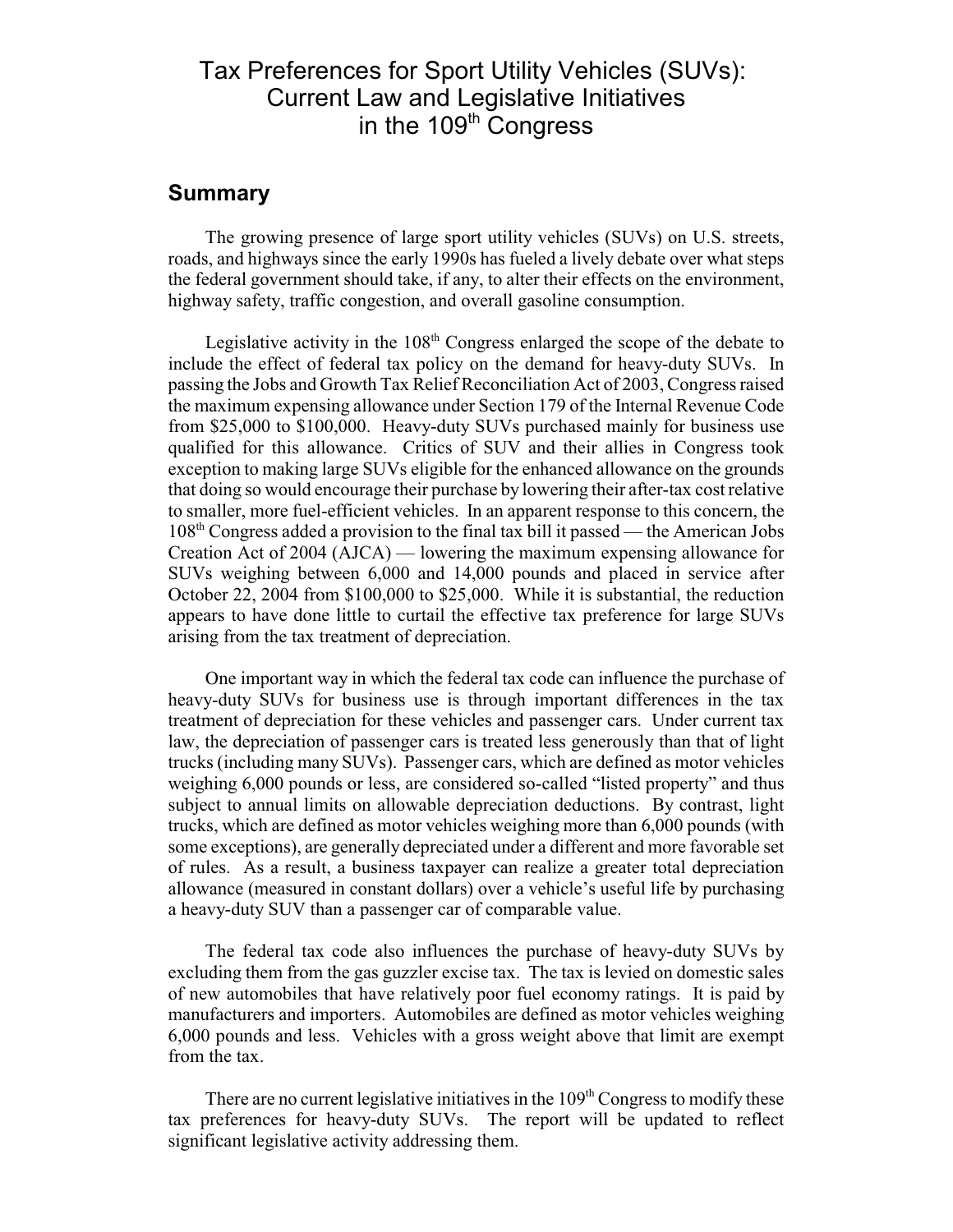### **Contents**

| Domestic Demand for SUVs and the Debate Over Their Social Welfare                    |
|--------------------------------------------------------------------------------------|
|                                                                                      |
| Accelerated Depreciation and Demand for Heavy-Duty SUVs 9                            |
|                                                                                      |
|                                                                                      |
| Legislative Initiatives in the 109 <sup>th</sup> Congress to Reduce or Eliminate SUV |

## **List of Tables**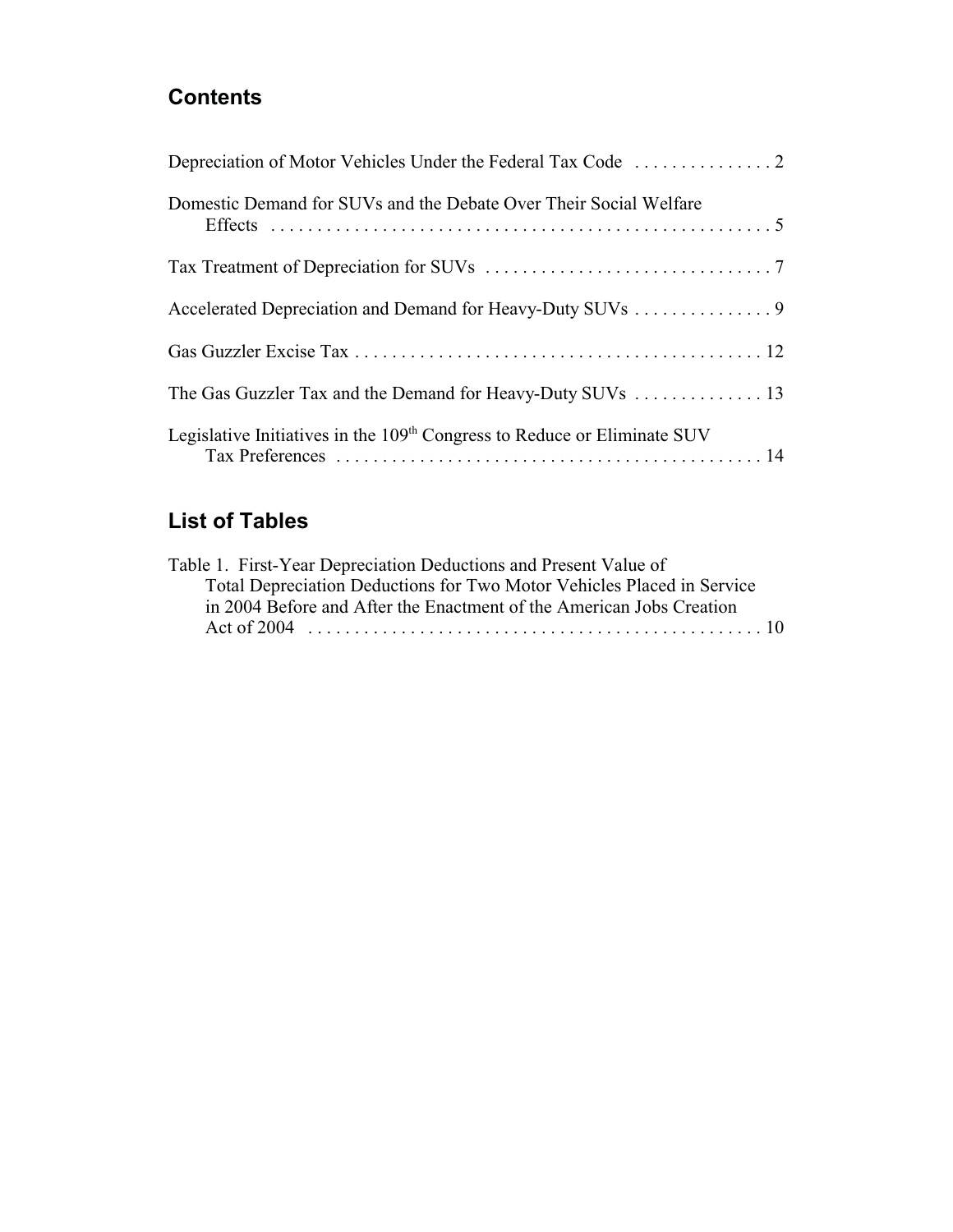# Sport Utility Vehicle (SUV) Tax Preferences: Current Law and Legislative Initiatives in the 109<sup>th</sup> Congress

Some regard sport utility vehicles (SUVs) as symbols of profligate consumption and a selfish disregard for highway safety, environmental protection, and fuel economy. To others, they are marvels of automotive engineering and design, offering an unrivaled combination of storage space, personal safety, rugged styling, and access to wilderness areas and other rough terrain. In the past decade, SUVs have become both an ubiquitous and conspicuous presence on American roads, streets, and highways, as their sales and average size and weight have steadily increased. Although many SUV owners use them as passenger cars, there are some notable differences in design and performance between the typical SUV and the typical passenger car. On the whole, SUVs are taller and boxier. Most are built on the rigid chassis of a pick-up truck, giving them a relatively high clearance between the road surface and the undercarriage. Partly because most SUVs have higher center of gravity than the typical passenger car, their ride typically feels bumpier and more like that of a truck, despite the availability of the same luxury options found in many automobiles. The increasing popularity of so-called crossover vehicles, which blend some of the features of passenger cars and light trucks, and a drop in domestic purchases of heavy-duty SUVs in the past year or so have lessened these differences to some extent. $<sup>1</sup>$ </sup>

The effects of large SUVs on air quality, highway safety, and fuel consumption have fueled a vigorous debate over whether the federal government should subject them to more stringent regulatory standards for safety and fuel economy. Recent legislative activity by Congress has expanded the scope of debate to include the ways in which federal tax policy affects the demand for heavy-duty SUVs.

In passing the Jobs and Growth Tax Relief Reconciliation Act of 2003 (JGTRRA, P.L. 108-27), the  $108<sup>th</sup>$  Congress pursued a variety of policy objectives, including accelerated rates of growth in domestic business investment and job creation. Congressional debate over the measure gave no indication, however, that boosting domestic demand for heavy-duty SUVs was one of these objectives. Yet a provision in JGTRRA to stimulate small business investment in machinery and equipment (including certain motor vehicles) and packaged software appears to have had such an effect. The provision made the expensing allowance under Section 179 of the Internal Revenue Code (IRC) more generous in 2003 through 2005.

<sup>&</sup>lt;sup>1</sup> See Brett Clanton, "Large SUVs Lose Luster; Cost Big 3," *Detroit News*, Jan. 16, 2005, p. 1A.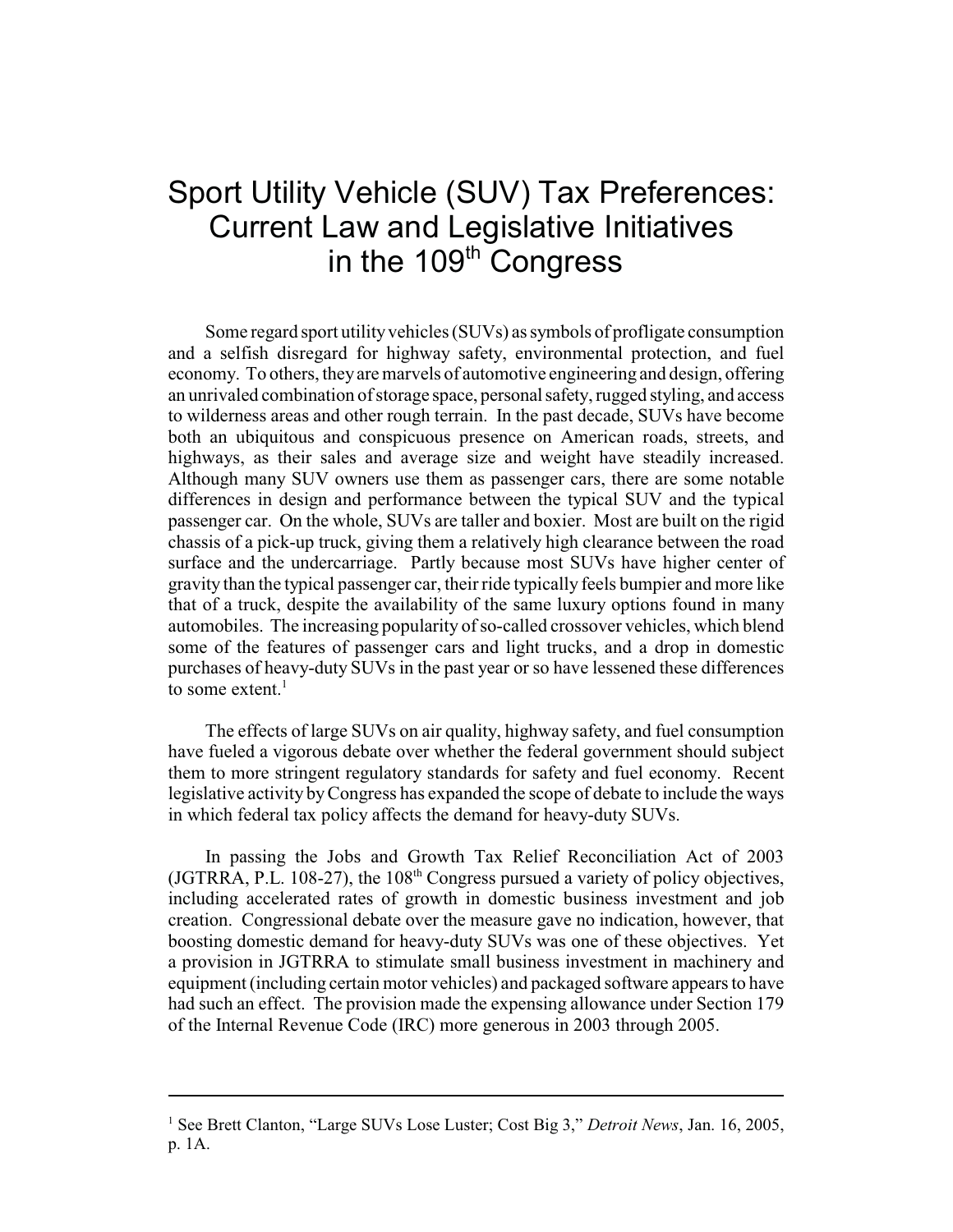Not surprisingly, producers and sellers of heavy-duty SUVs welcomed the stimulus. They tend to earn sizable profit margins on sales of such vehicles.<sup>2</sup>

But not everyone was pleased that the newly enhanced expensing allowance applied to large SUVs. SUV critics denounced it as a "SUV tax loophole." They said that the allowance should be modified so that heavy-duty SUVs no longer would qualify for it. In their view, it was unacceptable for the federal government to offer a tax subsidy for the purchase of motor vehicles mainly intended for business use that from their perspective received poor gas mileage, emitted high concentrations of air pollutants, and posed significant safety hazards to their own occupants and to passengers in other vehicles.<sup>3</sup>

Apparently in response to the objections raised against the SUV tax preference created by JGTRRA, the  $108<sup>th</sup>$  Congress included a provision to curtail the preference in the final tax bill it passed, the American Jobs Creation Act of 2004 (AJCA, P.L. 108-357). The provision limited the IRC Section 179 expensing allowance for SUVs exempt from the depreciation limitations for passenger cars under IRC Section 280F to \$25,000. This limit applied to SUVs placed in service after October 22, 2004. AJCA also extended the changes in the allowance made by JGTRRA through 2007.

This report explains the ways in which the federal tax code might affect the purchase of heavy-duty SUVs and will discuss any proposals in  $109<sup>th</sup>$  Congress to alter this treatment. Two statutory provisions make up the core of the report: the expensing allowance under IRC Section 179 and the gas guzzler excise tax on domestic sales of new automobiles under IRC Section 4064.

#### **Depreciation of Motor Vehicles Under the Federal Tax Code**

Perhaps the most important way in which the federal tax code affects the purchase of heavy-duty SUVs is the tax treatment of depreciation for motor vehicles other than passenger cars. In order to understand the connection between the two, it is essential to consider the current rules for writing off the cost of motor vehicles bought mainly for business use and their rationale.

In general, business taxpayers — such as subchapter C corporations, owners of S corporations, and members of partnerships and limited liability corporations — are allowed to deduct all the ordinary and necessary expenses they incur in determining

<sup>&</sup>lt;sup>2</sup> See Robert Schoenberger, "Excursion May Get Stay of Execution; High Profit Margin Offsets Low Unit Sales," *The Courier-Journal*, Oct. 29, 2003, p. 1F.

<sup>3</sup> See Aileen Roder and Lucas Moinester, "A Hummer of a Tax Break," *Taxpayers for Common Sense* (Washington: Jan. 23, 2003); Pamela Najor, "Tax Cut Bill 'Bad Policy', Group Says, Creating Perverse Incentives for SUVs," *Daily Report for Executives* (Washington: Bureau of National Affairs, May 28, 2003), p. G-7; and "Make Fuel-Efficient SUVs a Go, But Stop Tax Break," editorial, *Atlanta Journal-Constitution*, Oct. 27, 2003, p. 10A.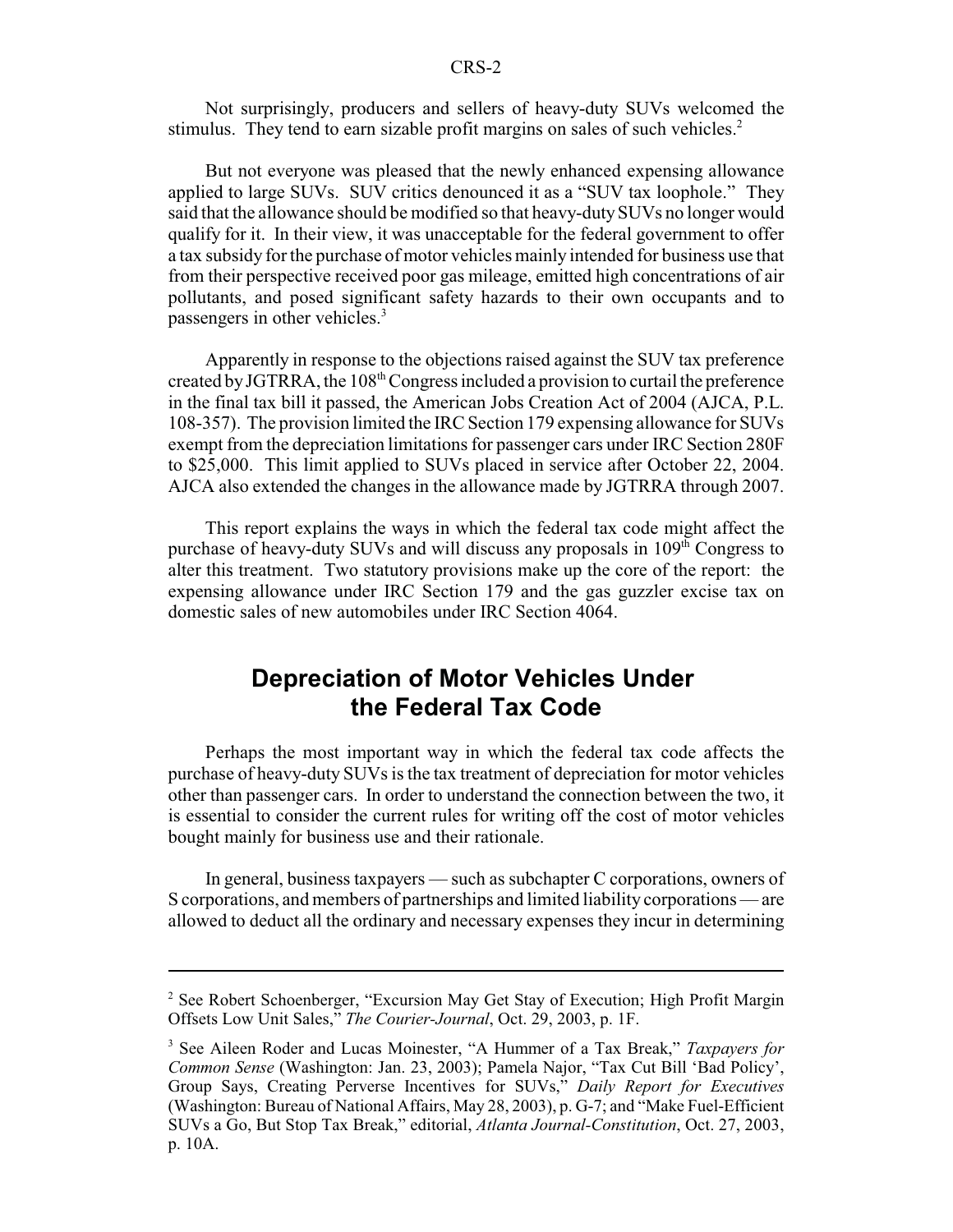their taxable business income in a particular tax year. One such expense is depreciation, which represents the decline in the economic value of business assets resulting from wear and tear and obsolescence. Under current tax law, the cost of a depreciable asset such as a building, patent, light truck, or machine tool is recovered over a specified period — one that may or may not coincide with its actual useful life — using an allowable method of depreciation, such as the straight-line or doubledeclining balance methods.<sup>4</sup>

In an effort to bolster the domestic climate for business investment, the federal government sometimes permits taxpayers to recover the cost of certain business assets well before their economic value has been exhausted. Such an acceleration in the rate of tax depreciation encourages firms to invest more than they otherwise would in these assets in the short run, setting the stage for faster growth in the overall economy. But accelerated depreciation can also distort the allocation of economic resources by encouraging investment in favored assets at the expense of other assets which may offer higher pre-tax rates of return on investment, and into industries that intensively use the tax-favored assets at the expense of other industries whose pre-tax rates of return on investment may be higher. Accelerated depreciation can have these undesirable economic effects mainly because it lowers the user cost of capital for investment in favored assets relative to that for investment in other assets, all other things being equal.

The cost of most tangible depreciable business assets placed in service after 1986 is recovered under what is known as the Modified Accelerated Cost Recovery System (MACRS), which was established by the Tax Reform Act of 1986 (P.L. 99- 514). Under this system, new and used automobiles and light trucks (including SUVs, vans, and minivans) used primarily in a trade or business are assigned a recovery period of five years. Their cost may be recovered using the most advantageous depreciation method: the double-declining balance method. Nevertheless, as is explained below, an exception to this treatment is made for passenger cars used primarily in a trade or business that the Internal Revenue Service (IRS) regards as luxurious.

In many cases, the cost of motor vehicles bought mainly for business use may also be expensed under Section 179 of the Internal Revenue Code (IRC). Generally, expensing involves writing off or deducting the cost of a depreciable asset in the year when it is placed into service, regardless of the asset's useful life. As may seem

<sup>&</sup>lt;sup>4</sup> Generally, most depreciable tangible assets placed in service after 1986 are depreciated under a system known as the Modified Accelerated Cost Recovery System (MACRS). Under MACRS, the cost of an asset is recovered by applying the proper depreciation method, the proper recovery period, and the proper convention. A taxpayer may choose to use the straight-line method, which involves writing off the same amount of the asset's acquisition cost in each year of its recovery period; its basic rate is equal to one divided by the number of years in the recovery period. Otherwise, the cost of assets in the 3-, 5-, 7-, and 10-year classes is recovered using the 200% or double-declining balance method. Under this method, the basic rate of depreciation is simply twice that of the straight-line method. The cost of assets in the 15- and 20-year classes is recovered using the 150% declining balance method, whose basic rate is 1.5 times larger than that of the straight-line method. Longer-lived assets must be depreciated using the straight-line method.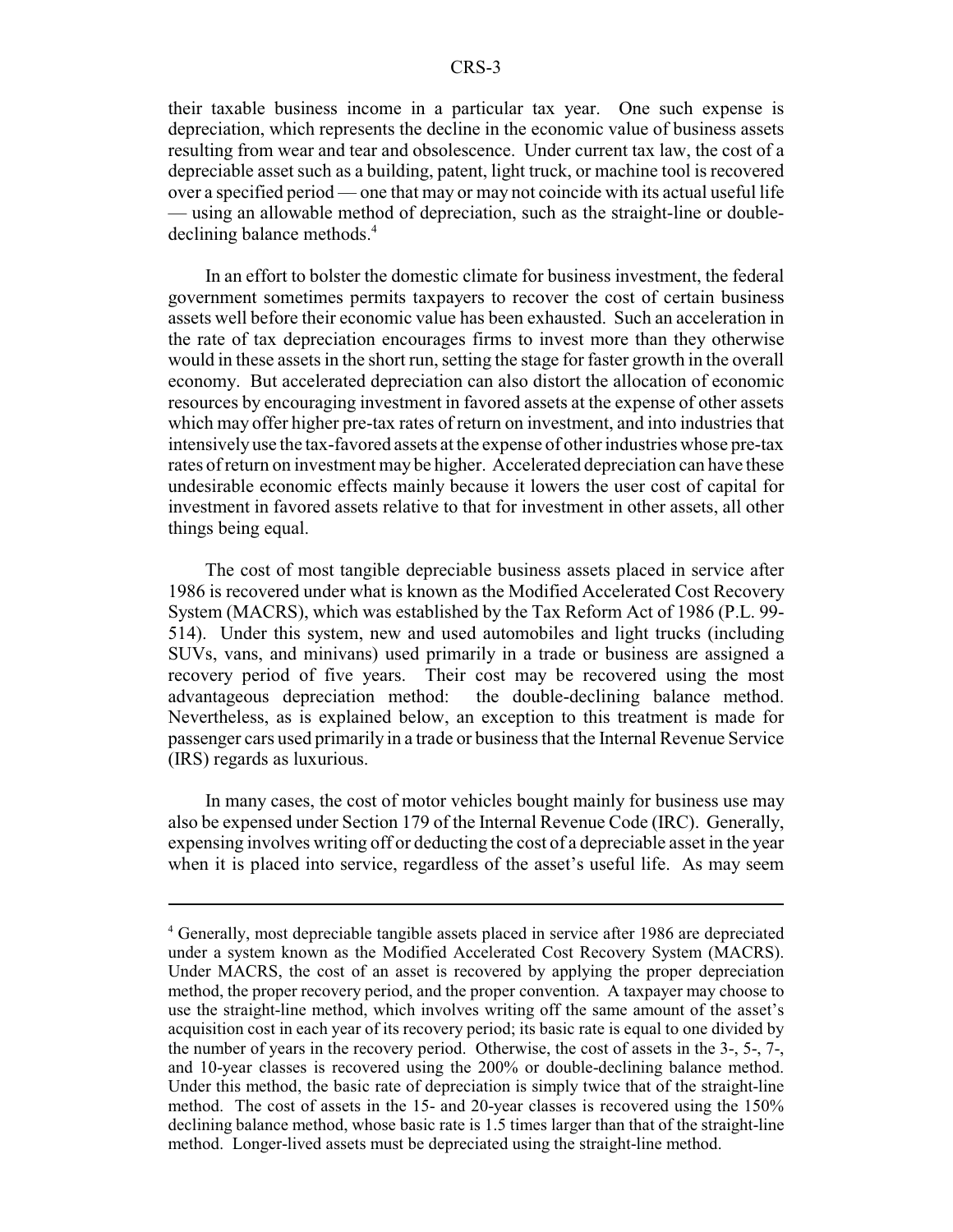obvious, expensing is the most accelerated form of depreciation. Owing to changes in Section 179 made by JGTRRA and AJCA, business taxpayers may expense in a tax year up to \$100,000 of the cost of qualified assets placed in service from 2003 through 2007;<sup>5</sup> before JGTRRA, the maximum expensing allowance in that period was fixed at \$25,000.<sup>6</sup> With a few minor exceptions, qualified assets are defined as new and used business machines and equipment (including motor vehicles) and packaged or off-the-shelf software used in the active conduct of a trade or business. The amount that a business taxpayer may expense under Section 179 is subject to two important limitations: a dollar limitation and an income limitation. Under the dollar limitation, the maximum annual expensing allowance of \$100,000 is reduced, dollar for dollar, by the amount by which the total cost of qualified property placed in service in a single tax year exceeds a phase-out threshold of \$400,000 from 2003 through  $2007$ ;<sup>7</sup> that threshold was fixed at \$200,000 before the enactment of JGTRRA. Under the income limitation, the expensing allowance cannot exceed the taxable income a taxpayer earns from the active conduct of the trade or business in which the qualified assets are used. Assuming no change in current law, the maximum expensing allowance will revert to \$25,000 and the phase-out threshold to \$200,000 in 2008 and beyond.

A critical aspect of the expensing allowance is its impact on small business. Because of the phase-out threshold, most of the firms able to take advantage of the allowance are relatively small in asset, employment, or revenue size.

In addition, new (but not used) motor vehicles used primarily in a trade or business were among the business assets that qualified for temporary first-year depreciation deductions of 30% under the Job Creation and Worker Assistance Act of 2002 (JCWAA, P.L. 107-147) and 50% under JGTRRA. The 30% deduction applied to qualified property acquired after September 10, 2001, and before January 1, 2005, and placed in service before January 1, 2005.<sup>8</sup> And the 50% deduction applied to the same set of assets acquired after May 5, 2003, and before January 1, 2005, and placed in service before January 1, 2005. Business taxpayers could claim

<sup>&</sup>lt;sup>5</sup> This amount is indexed for inflation in 2004 through 2007. As a result, the maximum expensing allowance in 2004 was \$102,000.

<sup>&</sup>lt;sup>6</sup> For more details on the expensing allowance and how it was altered by JGTRRA, see CRS Report RL31852, *Small Business Expensing Allowance Under the Jobs and Growth Tax Relief Reconciliation Act of 2003: Changes and Likely Economic Effects*, by Gary Guenther.

 $7$  This amount is also indexed for inflation in 2004 through 2007. As a result, the phase-out threshold in 2004 was \$410,000.

<sup>&</sup>lt;sup>8</sup> The 30% and 50% temporary depreciation allowances were available for new assets that were depreciable under the MACRS and had recovery periods of 20 or fewer years. They also applied to water utility property, computer software that was depreciable over three years under IRC Code 167, and qualified leasehold improvements.

Some property can be placed in service in 2005 still qualify for the allowances. Specifically, the property must be produced by a business taxpayer and subject to the uniform capitalization rules under IRC Section 263A, have a production period of more than two years or more than one year and a cost exceeding \$1 million, and have a recovery period under the MACRS of at least 10 years or be used in the business of transporting people for hire.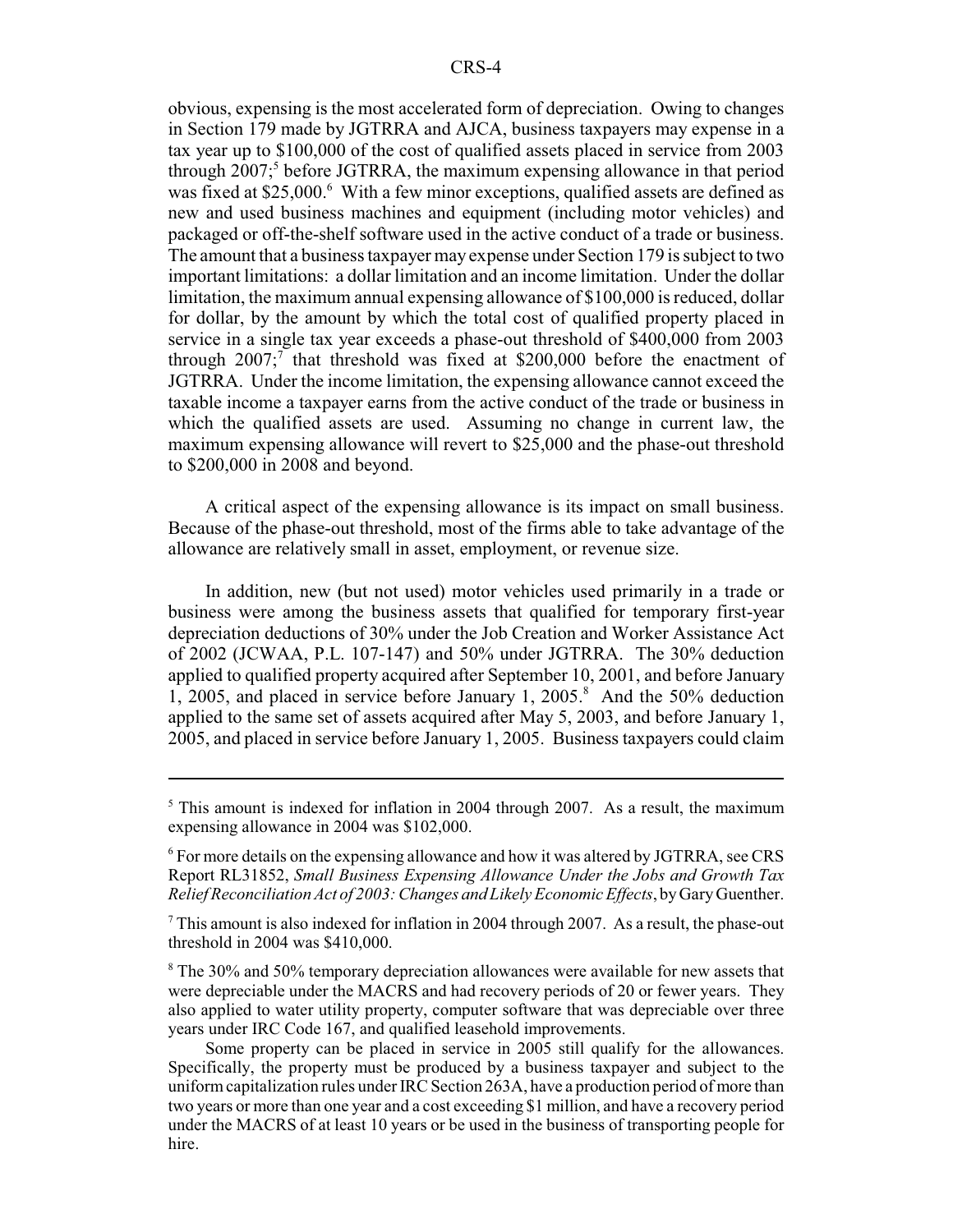either deduction, but not both. In effect, they operated as partial expensing allowances, and firms of all asset, employment, or revenue sizes and forms of legal organization were able to benefit from them.

It is possible for a business taxpayer to claim all three depreciation allowances for a new motor vehicle bought and placed in service in 2004. The key considerations are the cost of the vehicle, the total cost of assets eligible for the Section 179 expensing allowance that were placed in service in 2004, and the business share of the vehicle's total use. If the cost of a vehicle is sufficiently large, the total cost of eligible assets sufficiently small, and business use accounted for more than 50% of total use, then all three depreciation allowances may be claimed. In doing so, a prescribed sequence must be followed. First, the taxpayer determines whether an expensing allowance can be claimed. If so, then any allowance that is claimed has to be deducted from the taxpayer's basis in the vehicle.<sup>9</sup> If the adjusted basis is greater than zero, then the taxpayer may claim either the 30% or 50% temporary first-year depreciation deduction. This deduction of course further reduces the taxpayer's basis in the vehicle. If upon further adjustment the basis still is positive, then the taxpayer may claim the depreciation allowances permitted under MACRS in 2004.

#### **Domestic Demand for SUVs and the Debate Over Their Social Welfare Effects**

Sport utility vehicles are classified as light trucks in existing data on domestic motor vehicle sales and production. In 2003, U.S. motor vehicles sales totaled 16.967 million units.10 Of that number, light trucks accounted for 53%, followed by passenger cars (45%) and medium and heavy trucks (2%). Sales of light trucks exceeded those of passenger cars for the first time in 2001. In 1992, by contrast, the share of passenger cars was nearly double that of light trucks: 63% to 35%.

A major reason for the rise in the light-truck share of domestic motor vehicle sales since the early 1990s has been the increasing popularity of SUVs. U.S. sales of SUVs jumped from less than a million units in the early 1990s to around 4.5 million units in  $2003$ <sup>11</sup>. Automobile manufacturers have contributed to the growth in domestic ownership of SUVs by spending substantial sums on developing, producing, and marketing these vehicles in the past decade or so.<sup>12</sup> Fueling this heavy investment has been the prospect of reaping substantial returns. In 1998, the Ford Motor Company reportedly earned about \$2.4 billion in after-tax profits from

11 Brett Clanton, "SUV Glut Signals Dip in Interest," *Detroit News*, Aug. 13, 2004, p. A1.

<sup>&</sup>lt;sup>9</sup> Generally, a taxpayer's basis in an asset is the value of the original capital investment. In most situations, it is the cost of the asset to the taxpayer.

<sup>10</sup> Standard & Poor's, *Industry Surveys: Autos & Auto Parts* (New York: June 24, 2004), p. 13.

<sup>&</sup>lt;sup>12</sup> Spending on SUV advertising in the United States rose from \$172.5 million in 1990 to \$1.51 billion in 2000. See Keith Bradsher, *High and Mighty* (New York: Public Affairs, 2002), p. 112.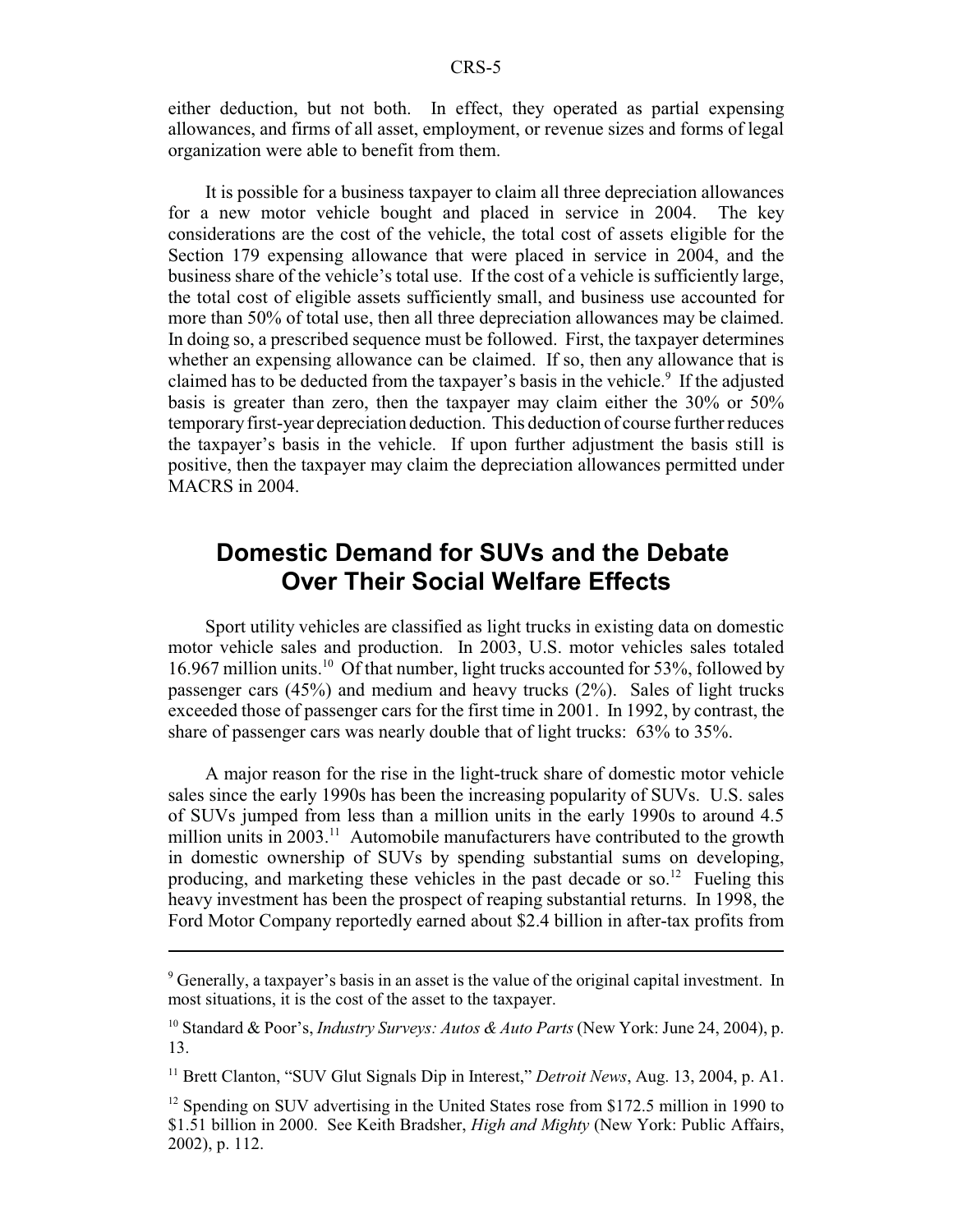sales of two of its SUV lines, the Expedition and Navigator.<sup>13</sup> And one analyst estimated that an SUV with a 2003 sticker price of \$50,000 might yield a profit of \$20,000 or more, whereas the profit on a minivan might be one tenth as much.<sup>14</sup>

The steady rise in domestic ownership of light trucks in general and SUVs in particular since the early 1990s has fueled an increasingly lively debate over their impact on highway safety, air quality, and U.S. reliance on foreign sources of crude oil and petroleum products, among other topics.15 Critics charge that SUVs, especially the heaviest ones, wastefully consume gasoline, contribute more to air pollution and global warming than passenger cars, and pose a significant threat to the safety of their own passengers, as well as other people on the road. Owners of the vehicles, by contrast, retort that SUVs in general and large ones in particular offer greater protection to passengers than smaller vehicles and are much safer than critics contend. They also argue that in a democratic society, consumers should be free to own heavy-duty motor vehicles if they place a high value on personal safety and comfort.

This much seems beyond dispute in the ongoing discussion about the social welfare effects of SUVs. SUVs have accounted for an increasing share of total fuel consumption and emissions by motor vehicles in the past decade. On average, their gas mileage has been lower, their emissions of carbon monoxide and nitrogen oxides higher, and their risk of rolling over in an accident greater than most passenger cars.<sup>16</sup> And relative to passenger cars, SUVs face less stringent federal standards for fuel economy and emissions, and their safety record is thought to receive less scrutiny from federal agencies.<sup>17</sup> But several recent public announcements by federal regulatory agencies and manufacturers of SUVs have raised the possibility that these discrepancies might shrink or disappear in coming years.<sup>18</sup>

<sup>13</sup> Ibid., p. 89.

<sup>&</sup>lt;sup>14</sup> Jonathan Weisman, "Businesses Jump on an SUV Loophole; Suddenly \$100,000 Tax Deduction Proves a Marketing Bonanza," *Washington Post*, Nov. 7, 2003.

 $15$  For an overview of the principal arguments made by proponents on both sides of this debate, see Cooper, "SUV Debate," pp. 451-461; Gregg Easterbrook, "America's Twisted Love Affair With Sociopathic Cars," *New Republic*, vol. 228, Jan. 20, 2003, pp. 27-34; and Sam Kazman, "Is Big Bad?: SUV Critics Hold Consumers in Contempt," *Reason*, Aug./Sept. 2003, available at [http://www.cei.org].

<sup>16</sup> Cooper, "SUV Debate," pp. 453-458.

<sup>17</sup> See Cooper, "SUV Debate," p. 454; and CRS Report RS20298, *Sport Utility Vehicles, Mini-Vans, and Light Trucks: An Overview of Fuel Economy and Emissions Standards*, by Brent D. Yacobucci.

 $18$  The Environmental Protection Agency issued a final rule in February 2000 that beginning with the 2009 model year (MY), all light trucks, including SUVs, will be held to the same emissions standards as passenger cars (see 65 Federal Register 6698, Feb. 10, 2000). In addition, in December 2002, the Department of Transportation proposed that starting with MY2005, all light trucks, including SUVs, will be subject to higher fuel economy standards. Under the rule, their average fuel economy would rise from the current requirement 20.7 miles per gallon (mpg) to 21.0 mpg in MY2005, 21.6 mpg in MY2006, and 22.2 mpg in (continued...)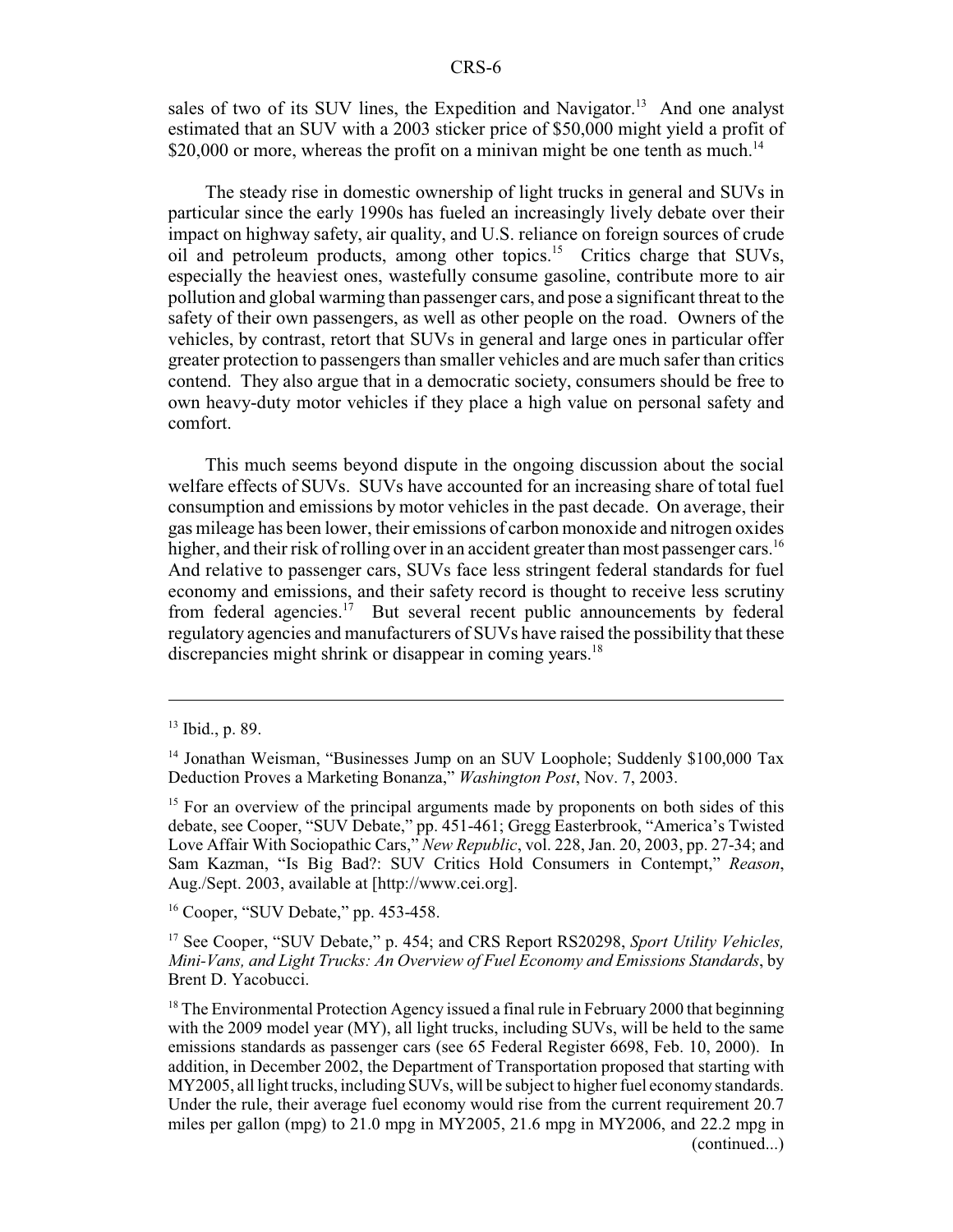#### **Tax Treatment of Depreciation for SUVs**

The tax treatment of depreciation for an SUV hinges on the vehicle's weight. Depending on its weight, a vehicle may be classified as either a passenger car or a light truck for federal tax purposes. This distinction has important implications for the number of tax years required to recover the cost of an SUV and the present value of total depreciation allowances that may be claimed.

In general, current federal tax law imposes limits on depreciation deductions for passenger cars that do not apply to light trucks. For tax purposes, passenger cars are defined as four-wheeled vehicles made primarily for use on public streets, roads, and highways and having an unloaded gross vehicle weight (i.e., curb weight fully equipped for service but without passengers or cargo) of 6,000 pounds or less. Under this definition, most trucks, vans, minivans, and SUVs built on an automobile chassis with a gross vehicle weight (i.e., maximum total weight of a loaded vehicle as specified by the manufacturer) of 6,000 pounds or less are subject to the same depreciation rules as passenger cars.<sup>19</sup>

As was noted earlier, motor vehicles in general are assigned a class or depreciation life of five years under the MACRS. But the depreciation of passenger cars is subject to annual limits under IRC Section 280F, and these limits may extend the period required to recover their costs beyond five years. This statutory provision, which was added to the federal tax code by the Deficit Reduction Act of 1984 (P.L. 98-369), establishes a new category of tangible depreciable assets known as listed property. In general, listed property covers assets whose nature or functional purpose readily allows for both business and personal use. Under current law, passenger cars and other transportation equipment; property used in entertainment, recreation, or amusement; computers and peripheral equipment; and cellular telephones and similar telecommunications equipment are considered listed property. This property is

 $18$  (...continued)

MY2007 (see 67 Federal Register 77015-77029, Dec. 16, 2002). Finally, in early December 2003, 15 automobile makers from four nations voluntarily agreed to redesign the SUVs and pick-up trucks they sell in the United States to make them less dangerous to the occupants of passenger cars. The announced design changes are to be phased in so that all MY2010 light trucks will incorporate them. Many of the largest SUVs and pick-up trucks sold domestically will need to be redesigned. Because the action is being taken voluntarily, it is unclear what role federal regulatory agencies will play in the redesign effort. (See Danny Hakim, "Automakers to Redesign S.U.V.'s to Reduce Risks," *New York Times*, Dec. 4, 2003, p. A1; and Lorrie Gilbert, "Automakers Announce Plans to Improve Designs for Vehicle Occupant Protection," *Daily Report for Executives*, Bureau of National Affairs, Dec. 5, 2003, p. A-37.)

 $19$  Under temporary rules (T.D. 9069) issued by the Internal Revenue Service on July 7, 2003, certain vans and light trucks weighing 6,000 pounds or less have not been treated as passenger cars for tax purposes since the 2003 tax year. More specifically, the exclusion applies to vans and light trucks that are modified for business use in a way that precludes any personal use. The rules were issued in response to swelling complaints from small business owners that current dollar limits on depreciation deductions for passenger cars were making it impossible to write off the cost of a basic model van or light truck in the five years permitted under MACRS.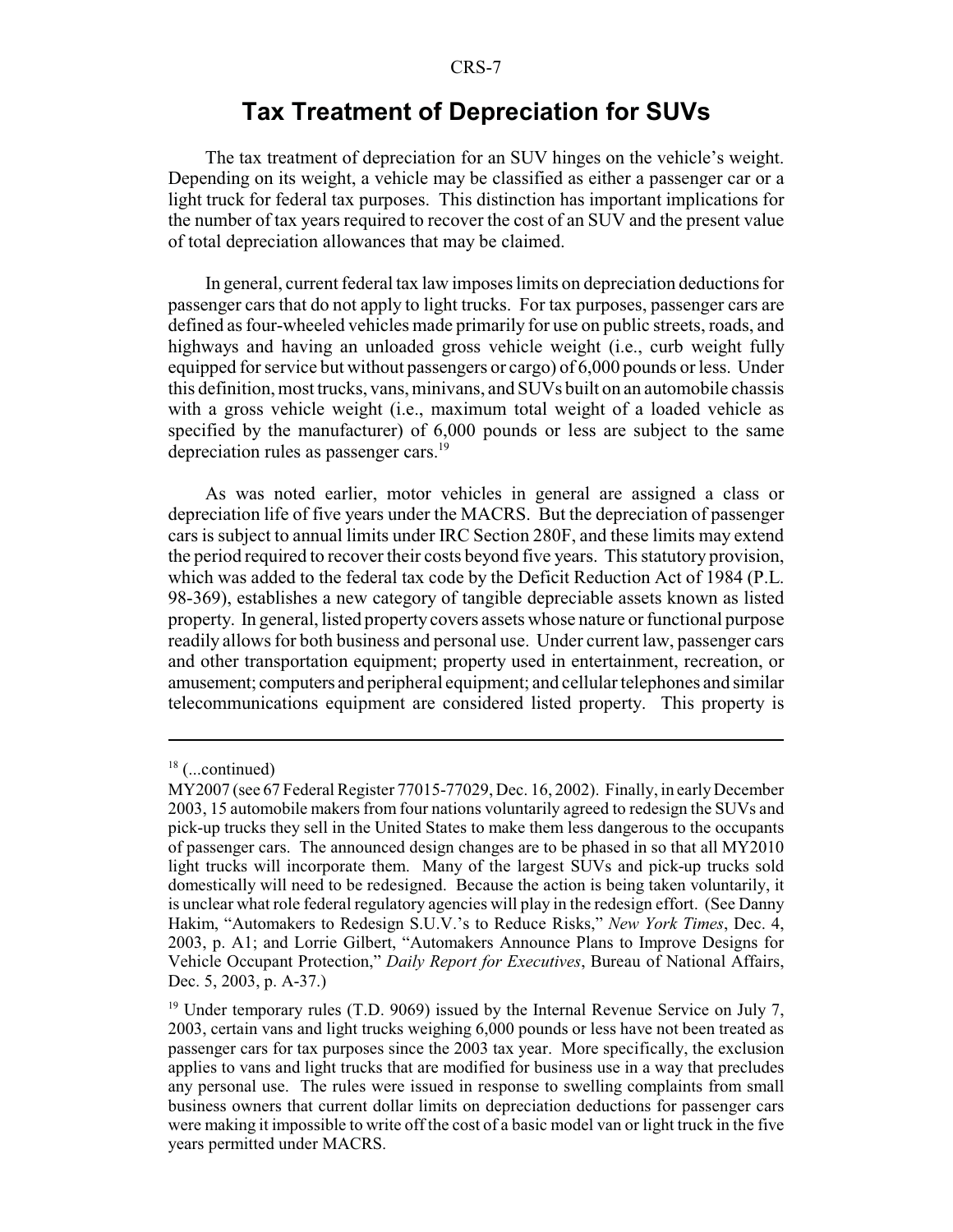subject to specific dollar limits on the amount that may be deducted for depreciation in a single tax year, assuming business use accounts for 50% or more of total use of the property.<sup>20</sup> If business use accounts for all of a listed property's total use, then the maximum depreciation allowance may be claimed for a tax year. But if business use represents less than 100% of the property's total use, then the depreciation allowance that may be claimed is proportional to the business share of total use.<sup>21</sup>

In the case of passenger cars, the limits under IRC Section 280F represent the maximum annual depreciation deductions that may be claimed under a combination of the MACRS, the IRC Section 179 expensing allowance, and the temporary 30% and 50% first-year depreciation deductions established by JCWAA and JGTRRA (if applicable). For passenger cars placed in service in 2004, a business taxpayer may claim a depreciation allowance for that tax year of \$10,610 if he or she claims the 50% deduction.22 The limits began in 1984 and have been adjusted for inflation since 1988. Although their original intent was to discourage the purchase of luxury cars for business use, the limits no longer effectively serve this purpose because they have not kept pace with increases in the cost and improvements in the quality and design of passenger cars.23 The federal tax code does not define a luxury passenger car, but its dollar value for a new car placed in service in a tax year is determined by the sum of the depreciation limits for each of the first five years of the vehicle's useful life. Thus, for cars placed in service in 2004 and disregarding the temporary depreciation deduction of 50% under JGTRRA, any passenger car costing \$13,960 or more was considered luxurious.

Pick-up trucks, vans, and minivans built on a truck chassis with a gross vehicle weight of more than 6,000 pounds are considered light trucks for tax purposes and thus exempt from the depreciation limitations for luxury passenger cars under IRC Section 280F.<sup>24</sup> The exemption originated with the Deficit Reduction Act of 1984 and was intended to exclude heavy-duty working vehicles such as pickup trucks used in farming or construction or heavy vans used by the self-employed. As a result, the cost of excluded vehicles may be recovered under the same statutory provisions

<sup>&</sup>lt;sup>20</sup> If business use of listed property drops below  $50\%$  of total use, the property must be depreciated under the MACRS alternative depreciation system (ADS), which tends to be much less generous than the regular MACRS. Property whose cost is recovered under the ADS is not eligible for the 30% or 50% temporary first-year depreciation allowances under JCWAA and JGTRRA, respectively.

<sup>&</sup>lt;sup>21</sup> For example, if the business share of total use for a passenger car is  $75\%$ , then the depreciation deduction that may be claimed in a particular tax year is 75% of the maximum allowed under IRC Section 280F.

<sup>&</sup>lt;sup>22</sup> See IRS Revenue Procedure 2004-20. For passenger cars subject to the temporary  $50\%$ first-year depreciation allowance, a business taxpayer may claim depreciation deductions of \$4,800 in 2005, \$2,850 in 2006, and \$1,675 in each succeeding tax year.

<sup>23</sup> See U.S. Congress, Joint Committee on Taxation, *General Explanation of the Revenue Provisions of the Deficit Reduction Act of 1984*, JCS-41-84 (Washington: GPO, 1985), pp. 559-560.

<sup>&</sup>lt;sup>24</sup> SUVs belonged to this category of vehicles before the enactment of the American Jobs Creation Act of 2004.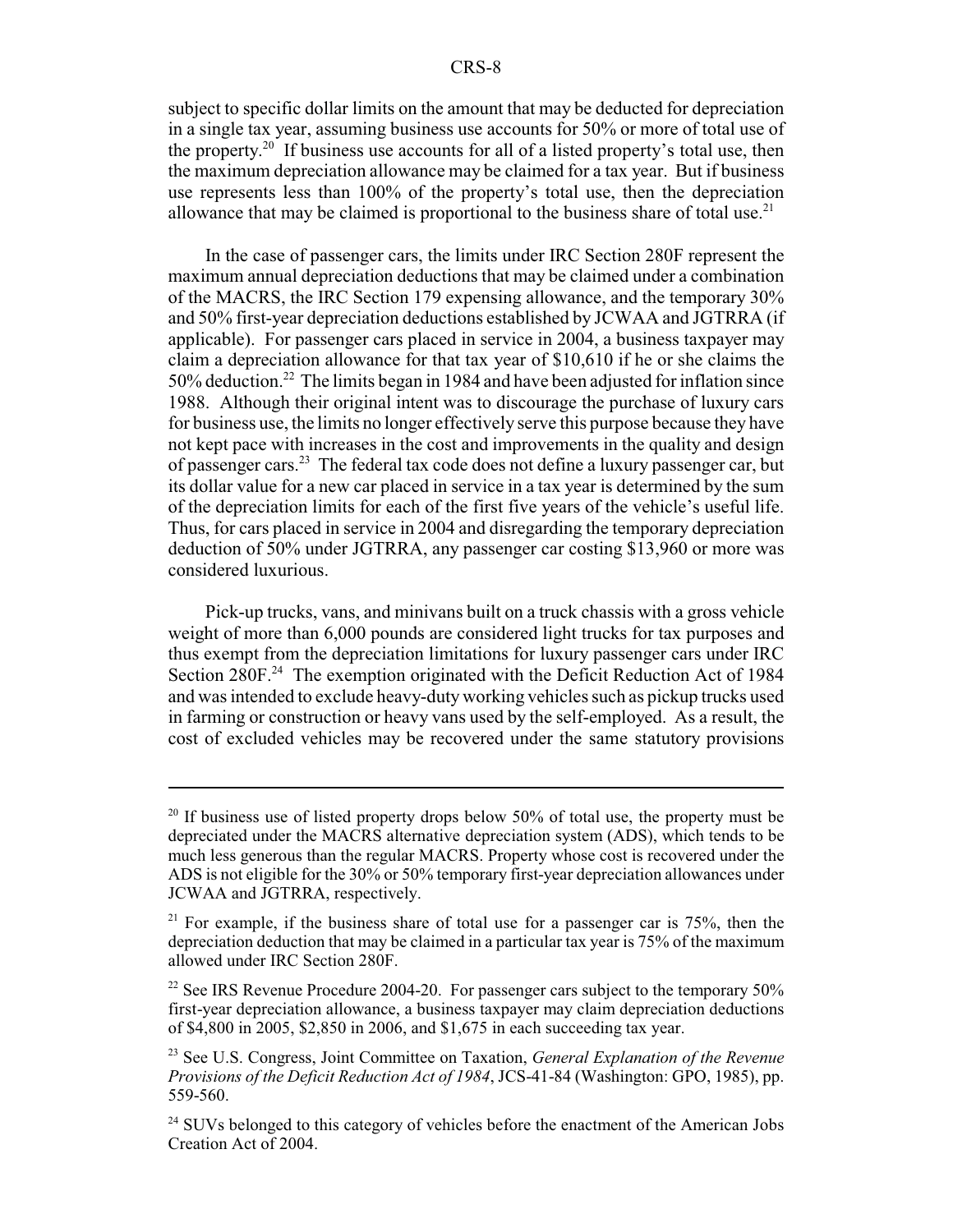governing the depreciation of motor vehicles other than luxury passenger cars. Permissible depreciation deductions for light trucks placed in service in 2004 reflected the application of the IRC Section 179 expensing allowance, the 50% temporary first-year depreciation deduction, and the MACRS. Small business owners, including self-employed individuals, are the taxpayers most likely to claim all three deductions.

Among other things, AJCA carved out a niche in IRC Section 179 for SUVs built on a truck chassis with a gross vehicle weight of more than 6,000 pounds. These vehicles are not subject to the limitations on depreciation deductions mandated under IRC Section 280F. Under the act, these vehicles were defined as any fourwheeled vehicle designed mainly "to carry passengers over public streets, roads, or highways" with a gross vehicle weight of under 14,000 pounds. Because this definition could apply to many heavy pickup trucks, vans, and small buses, as well as SUVs, it is further refined to exclude them from the limitation on depreciation deductions for heavy-duty  $\text{SUVs}^{25}$ . The act limited the cost of SUVs with a gross vehicle weight of more than 6,000 pounds and less than 14,000 pounds that may be expensed to \$25,000.<sup>26</sup> This rule applies to vehicles placed in service after October 22, 2004.

#### **Accelerated Depreciation and Demand for Heavy-Duty SUVs**

What does the current tax treatment of depreciation for motor vehicles mean for the demand for heavy-duty SUVs? It is difficult to assess the impact of federal tax law on domestic sales of any depreciable asset. Nevertheless, there is reason to believe that current law encourages the purchase of heavy-duty SUVs for business use over lighter SUVs or passenger cars of comparable value. The reason lies in the tax subsidy available to business taxpayers who buy an SUV not subject to the depreciation limitations on luxury passenger cars. This subsidy increased significantly under JGTRRA but was reduced somewhat under AJCA.

This subsidy can be illustrated from the data in the following table. It compares the maximum first-year depreciation deductions a business taxpayer may claim and

 $25$  The following vehicles are excluded from the definition of SUVs under IRC Section  $179(b)(6)(B)(i)$ : (1) those designed to have a seating capacity of more than nine persons behind the driver's seat; (2) those equipped with a cargo area of at least six feet in length that is an open area and is not readily accessible from the passenger compartment; (3) those equipped with a cargo area of at least six feet in interior length that is designed for use as an open area but is enclosed by a cap and is not readily accessible directly from the passenger compartment; and (4) those with an integral enclosure spanning the driver compartment and load-carrying device, no seating behind the driver's seat, and no body section protruding more than 30 inches ahead of the leading edge of the windshield.

<sup>&</sup>lt;sup>26</sup> Under JGTRRA, the maximum expensing allowance for SUVs weighing more than 6,000 pounds was \$100,000. So any such SUV bought and placed in service from January 1 2004 through October 22, 2004 was eligible for that allowance. AJCA reduced it to the amount that was in effect in 2003 before the enactment of JGTRRA.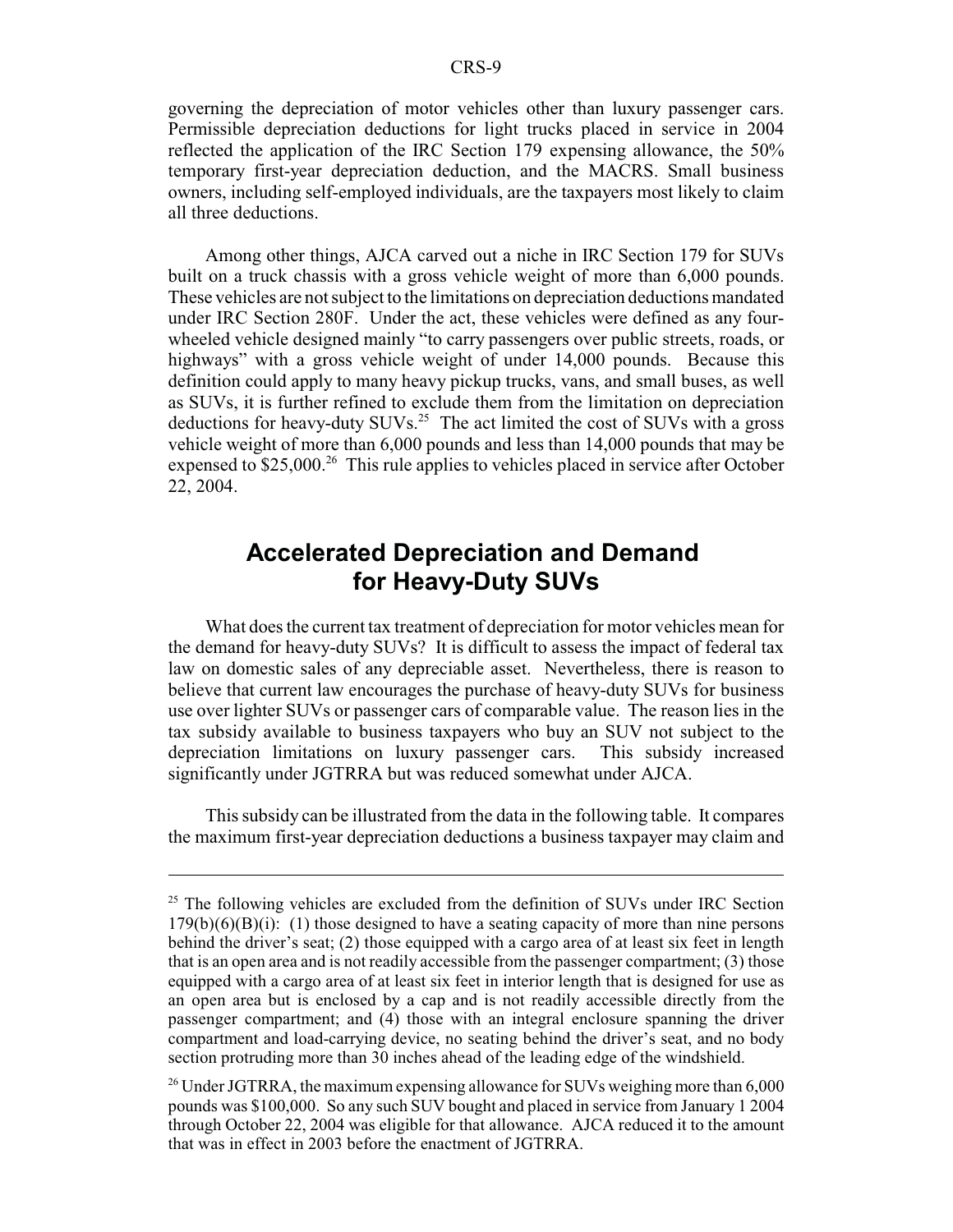the present value of the total depreciation allowances (in 2004 dollars) the taxpayer may claim as a result of purchasing and placing in service in 2004, both before and after the enactment of AJCA a new SUV weighing more than 6,000 pounds and a new passenger car of equal value.<sup>27</sup> In computing the depreciation deductions, it is assumed (perhaps implausibly) that each vehicle is driven solely for business purposes, that the taxpayer earns at least \$40,000 in 2004 from the trade or business in which the vehicle is used, and that the double-declining balance method of depreciation with the half-year convention is used. And in computing the present value of the total depreciation allowances claimed for each vehicle, it is assumed that the discount rate is 5%.

#### **Table 1. First-Year Depreciation Deductions and Present Value of Total Depreciation Deductions for Two Motor Vehicles Placed in Service in 2004 Before and After the Enactment of the American Jobs Creation Act of 2004**

| Vehicle                                                                              | <b>New Heavy-Duty SUV</b>                                                  | <b>New Passenger</b><br>Car                                                 |          |
|--------------------------------------------------------------------------------------|----------------------------------------------------------------------------|-----------------------------------------------------------------------------|----------|
| Assumed Curb Weight (pounds)                                                         | 6,400                                                                      |                                                                             | 3,200    |
| <b>Purchase Price</b>                                                                | \$40,000                                                                   |                                                                             | \$40,000 |
| <b>Maximum First-Year Depreciation</b><br><b>Allowance</b> <sup>a</sup>              | <b>Under the</b><br><b>American Jobs</b><br><b>Creation Act of</b><br>2004 | <b>Before the</b><br><b>American Jobs</b><br><b>Creation Act of</b><br>2004 | \$10,610 |
|                                                                                      | \$34,000 <sup>b</sup>                                                      | \$40,000°                                                                   |          |
| Years Required to Recover the<br>Acquisition Cost <sup>d</sup>                       | 6                                                                          | 1                                                                           | 16       |
| <b>Present Value of Total Depreciation</b><br>Deductions (2004 dollars) <sup>e</sup> | \$39,387                                                                   | \$40,000                                                                    | \$32,022 |

**Source:** Congressional Research Service

a. The passenger car is subject to annual limits on depreciation deductions under IRC Section 280F. The SUV is not subject to any such limits and thus is eligible for the maximum expensing allowance allowed under IRC Section 179, along with the 50% temporary depreciation deduction in effect during 2004 and the regular depreciation allowance under the MACRS.

 $27$  Examining first-year depreciation allowances offers a useful and illuminating frame of reference because the tax benefits linked to accelerated depreciation depend on the proportion of an asset's acquisition cost recovered in the first year or two of its tax life. These benefits increase as the proportion expands and a depreciable asset's tax life lengthens. The fundamental reason lies in the time value of money and its relation to the tax deferral made possible by accelerated depreciation: tax savings realized today are more valuable than the same amount of tax savings realized over five or 10 years.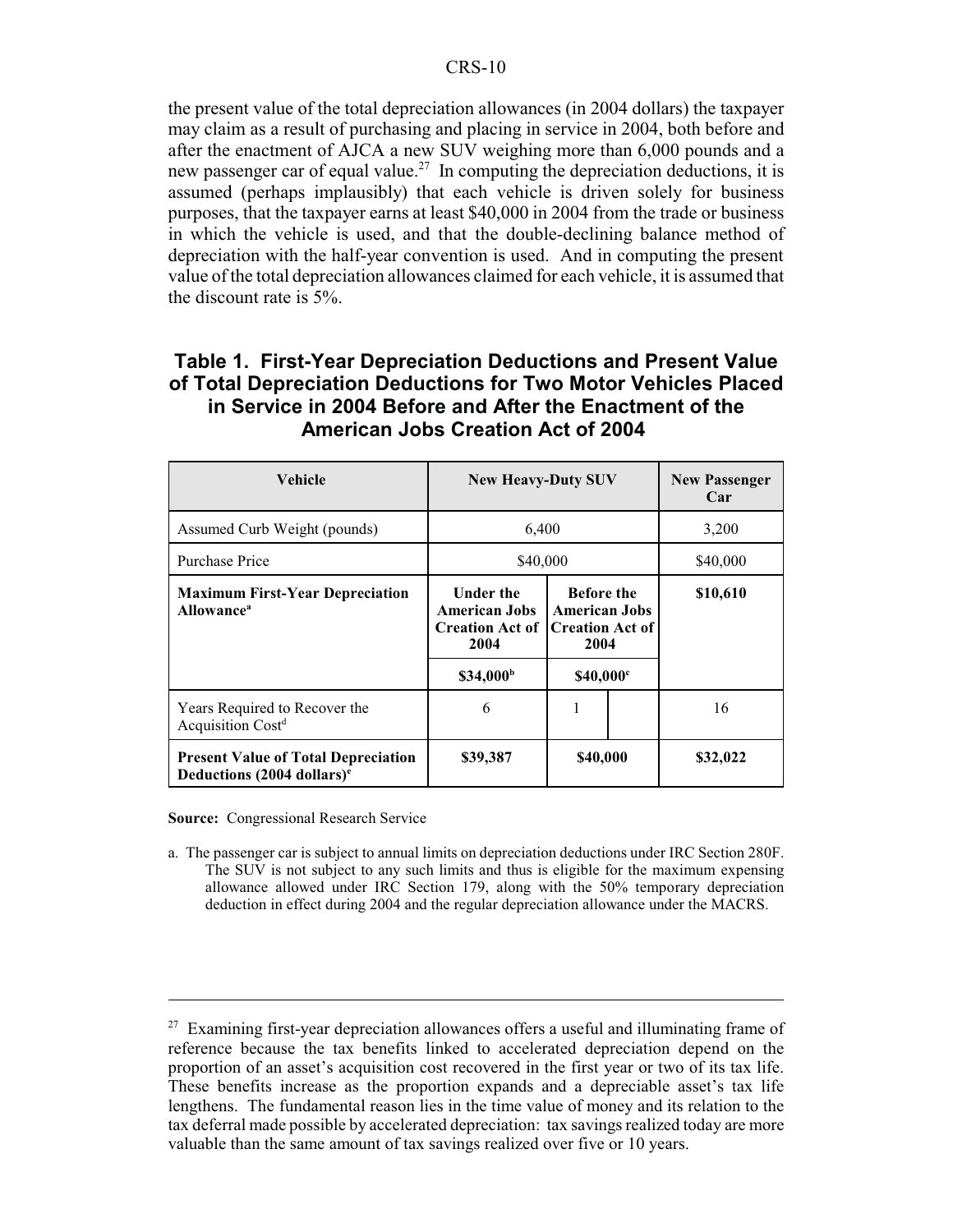#### CRS-11

- b. The figures in this column reflect the current limit of \$25,000 on the maximum expensing allowance in a single tax year for an SUV with a gross vehicle weight of over 6,000 pounds but less than 14,000 pounds. This limit was established by the American Jobs Creation Act of 2004.
- c. The figures in this column reflect the limit of \$102,000 on the maximum expensing allowance in 2004 for SUVs with a gross vehicle weight of more than 6,000 pounds. This limit was in effect before the enactment of the American Jobs Creation Act of 2004.
- d. According to IRS Revenue Procedure 2004-20, the maximum depreciation allowance in 2004 for a passenger car eligible for the 50% temporary depreciation deduction and placed in service that year was \$10,610, followed by \$4800 in 2004, \$2850 in 2005, and \$1,675 in each succeeding year. The SUV is depreciated using the double-declining balance method with a half-year convention.
- e. In estimating the present value of total depreciation allowances, it is assumed that the discount rate is 5%.

The results indicate that a business taxpayer would realize higher after-tax returns on investment and a greater cash flow in the short run by purchasing the SUV instead of the passenger car. This conclusion is warranted by the differences among the three scenarios in the present value of total depreciation deductions. The greater the present value, the lower the tax burden on the returns to investment in a depreciable business asset. The present value in 2004 dollars of total depreciation allowances for the SUV under an expensing allowance of \$102,000 is 20% greater than the present value of those allowances for the passenger car; the difference drops to 19% when the maximum expensing allowance for the SUV is reduced to \$25,000.

Perhaps the most surprising finding is that there is little difference (1.5%) between the present value of total depreciation allowances for the SUV under the current version of IRC Section 179 and the one in effect under JGTRRA before the enactment of AJCA. At least in this example, the sharp reduction in the maximum expensing allowance for heavy-duty SUVs under AJCA did little to curtail the tax subsidy for investment in these vehicles offered by current depreciation rules.

Is there any evidence that the faster depreciation of heavy-duty SUVs relative to comparable lighter motor vehicles under current tax law has increased domestic sales of these vehicles? It is not known to what extent this tax preference has affected domestic sales of light trucks weighing over three tons. Available evidence seems mixed. On the one hand, some press reports suggested that the availability of the preference, efforts by dealers to spur sales by making customers aware of it through local advertising campaigns, and initiatives being considered in Congress to eliminate or curtail the stronger preference created by JGTRRA partly explained why domestic sales of full-size and luxury SUVs were surprisingly strong in December 2003 and January 2004.<sup>28</sup> On the other hand, U.S. sales of the heaviest SUVs declined by 6% in 2004 compared to 2003, even though for much of the year the

<sup>&</sup>lt;sup>28</sup> See Jim Hopkins, "SUV Sales Climb on Tax Loophole; Small Businesses Discover Benefit," *USA Today*, Feb. 11, 2004, p. B3.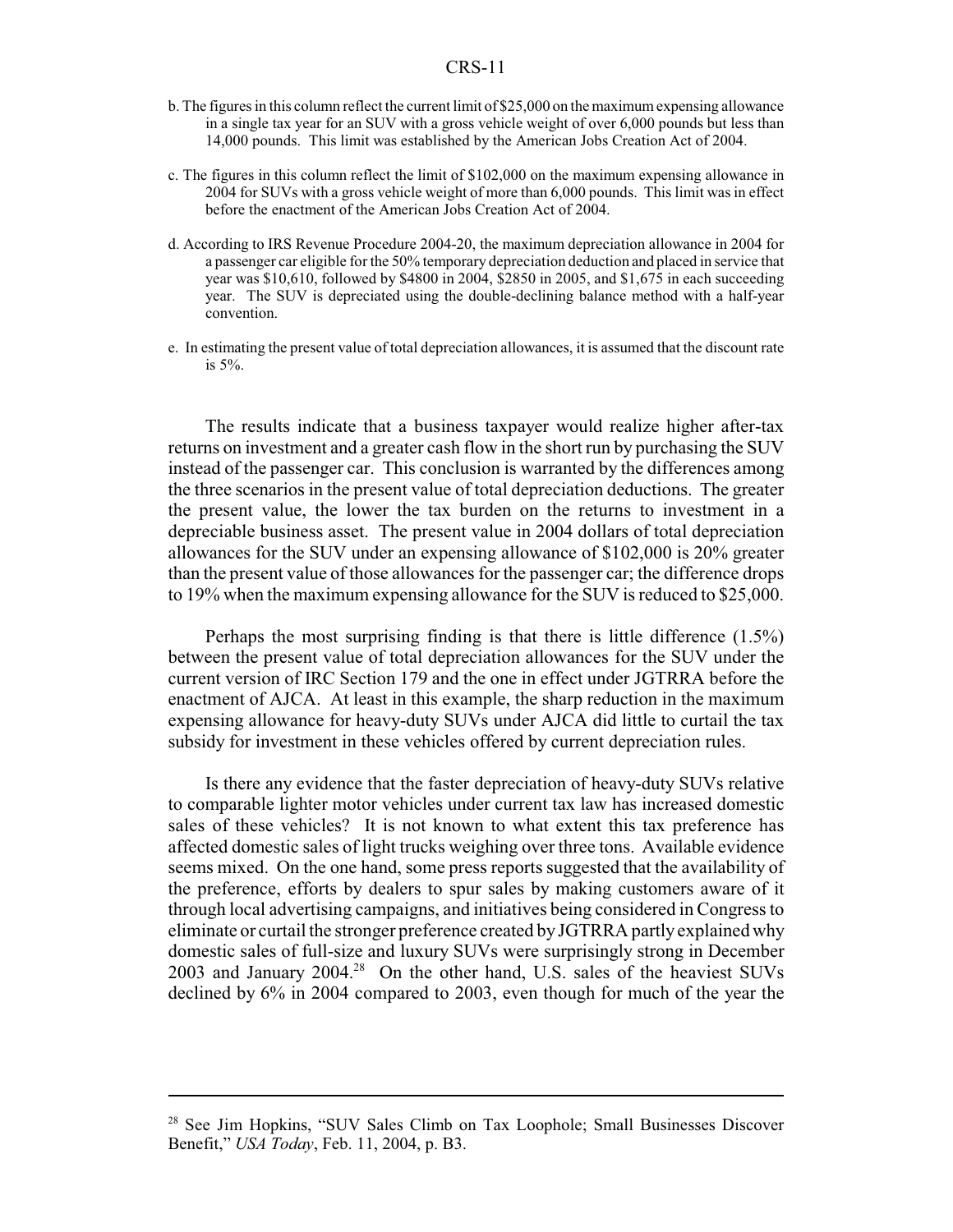maximum expensing allowance for the vehicles was four times greater than its present value.<sup>29</sup>

Of course, the decision to purchase a motor vehicle primarily for business use hinges on more factors than its depreciation for tax purposes. The income and tastes of the business owner, present and expected future gasoline prices, and the relative prices and average expected gas mileage of alternative vehicles also influence the decision. Owing to the limitations on the use of the IRC Section 179 expensing allowance, small business owners and self-employed individuals are the business buyers of motor vehicles whose decisions would be influenced the most by the tax subsidy for heavy-duty SUVs.

#### **Gas Guzzler Excise Tax**

The tax treatment of depreciation for heavy-duty SUVs is not the only way in which the federal tax code might encourages the purchase of these vehicles. IRC Section 4064, which imposes an excise tax on sales by manufacturers or importers of new automobiles failing to meet statutory standards for fuel economy, also offers consumers (including small business owners) an incentive to prefer heavy-duty SUVs to motor vehicles that are more economical in fuel consumption. This tax is known as the gas guzzler tax.

The gas guzzler tax, which originated with the Energy Tax Act of 1978 (P.L. 95- 618), applies to domestic sales of automobiles by manufacturers and importers. IRC Section 4064(b) defines an automobile as any "4-wheeled vehicle propelled by fuel which is manufactured primarily for use on public streets, roads, and highways, and which is rated at 6,000 pounds unloaded gross vehicle weight or less." Certain vehicles matching this description are exempt from the tax, including emergency vehicles such as ambulances and police cars. The amount of the tax levied on each make and model of automobile depends on its combined city and highway fuel economy rating, which is defined as the average number of miles traveled by an automobile per gallon of gasoline as determined by the Environmental Protection Agency. Presently, the tax ranges from \$1,000 for cars with a fuel economy rating of at least 21.5 miles per gallon but less than 22.5 miles per gallon to \$7,700 for cars that have a rating of less than 12.5 miles per gallon; cars with a rating of 22.5 miles per gallon and above avoid the tax. These amounts have been in effect since the enactment of the Omnibus Budget Reconciliation Act of 1990 (P.L. 101-508). The Internal Revenue Service, which administers the tax, issued the initial regulations implementing it in 1980. In FY2003, the tax raised \$126.685 million in revenue, up from \$70.788 million in FY2000 and \$52.641 million in FY1996.

The tax appears to serve two related policy goals. It clearly seeks to promote the development, manufacture, and sale of fuel-efficient cars by raising the average cost of producing cars with relatively low gas mileage (and thus subject to the tax) relative to that of cars with relatively high gas mileage (and thus exempt from the

<sup>29</sup> Brett Clanton, "Large SUVs Lose Luster, Cost Big 3," *Detroit News*, Jan. 16, 2005, available at [http://www.detnews.com].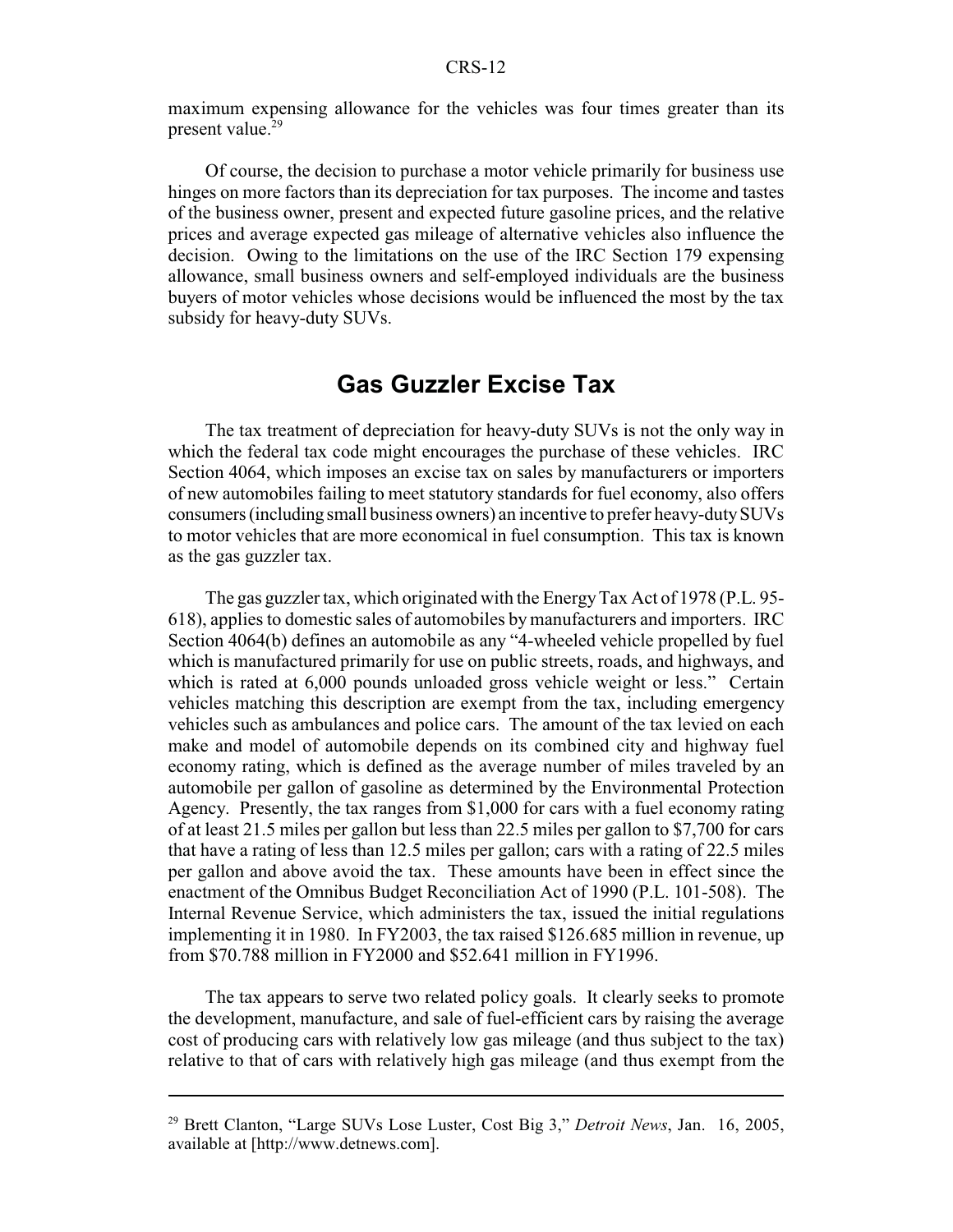#### CRS-13

tax). At the same time, the tax can be seen as an effort to mitigate the negative social costs or deleterious effects of driving relatively fuel-inefficient cars. Prominent among these effects is the added air pollution these vehicles cause. To the extent that the excise tax raises the unit production cost for low-mileage cars, it causes manufacturers to bear at least some of the social cost of this pollution.

#### **The Gas Guzzler Tax and the Demand for Heavy-Duty SUVs**

The gas guzzler tax does not apply to motor vehicles weighing in excess of 6,000 pounds. Therefore, heavy-duty SUVs are exempt from it. As a result, demand for these SUVs is no doubt greater than it would be if they were subject to the tax. Since many of these vehicles get relatively low gas mileage, it is conceivable that retail prices could be as much as \$2,000 to \$7,700 higher for many models if current law were changed to subject sales of heavy-duty SUVs to the tax and manufacturers and dealers passed the full amount of the tax on to buyers. According to one estimate, the U.S. Treasury loses billions of dollars in revenue each year because of the exemption of light trucks (including  $\text{SUVs}$ ) from the tax.<sup>30</sup>

How would domestic sales of heavy-duty SUVs respond to the imposition of the gas guzzler tax? The answer of course hinges on how much of the tax would be passed on to consumers and the sensitivity of demand for heavy-duty SUVs to increases in retail prices. While manufacturers and importers would be legally obligated to pay the tax, it is far from certain that they would also end up bearing its entire economic burden through declines in the revenue they receive from domestic SUV sales. They could attempt to shift some or all of the tax to their employees through lower compensation; or to suppliers of needed materials, parts, and components through lower prices; or to buyers of heavy-duty SUVs through higher retail prices. The distribution of the economic burden of the tax between manufacturers and consumers ultimately hinges on the price sensitivity (or elasticity) of demand for and supply of heavy-duty SUVs. To maintain their sizable profit margins on sales of heavy-duty SUVs, manufacturers presumably would want to pass the entire amount of the tax onto buyers, but they would be constrained by the prospect of potential buyers losing interest in the vehicles if retail prices were to rise because of the tax. In general, producers are likely to bear much of the burden of a tax like the gas guzzler excise tax if demand is more sensitive to price changes than supply in the short run; however, consumers are likely to bear much of the burden if demand is less sensitive to price changes than supply in the short run. Unfortunately, the data needed to estimate these sensitivities for heavy-duty SUVs are not publicly available.

 $30$  A 2000 study issued by the environmental advocacy group Friends of the Earth concluded that domestic and foreign automobile manufacturers avoided paying \$10.2 billion in gas guzzler excise taxes in 1999 and \$43.1 billion from 1995 through 1999 because of the exemption of light trucks from the tax. It is not clear from the study what assumptions were made in arriving at this estimate. See Friends of the Earth, *Gas-Guzzler Loophole: SUVs and Light Trucks Drive Off with Billions* (Washington: 2000), available at [http://www.foe.org].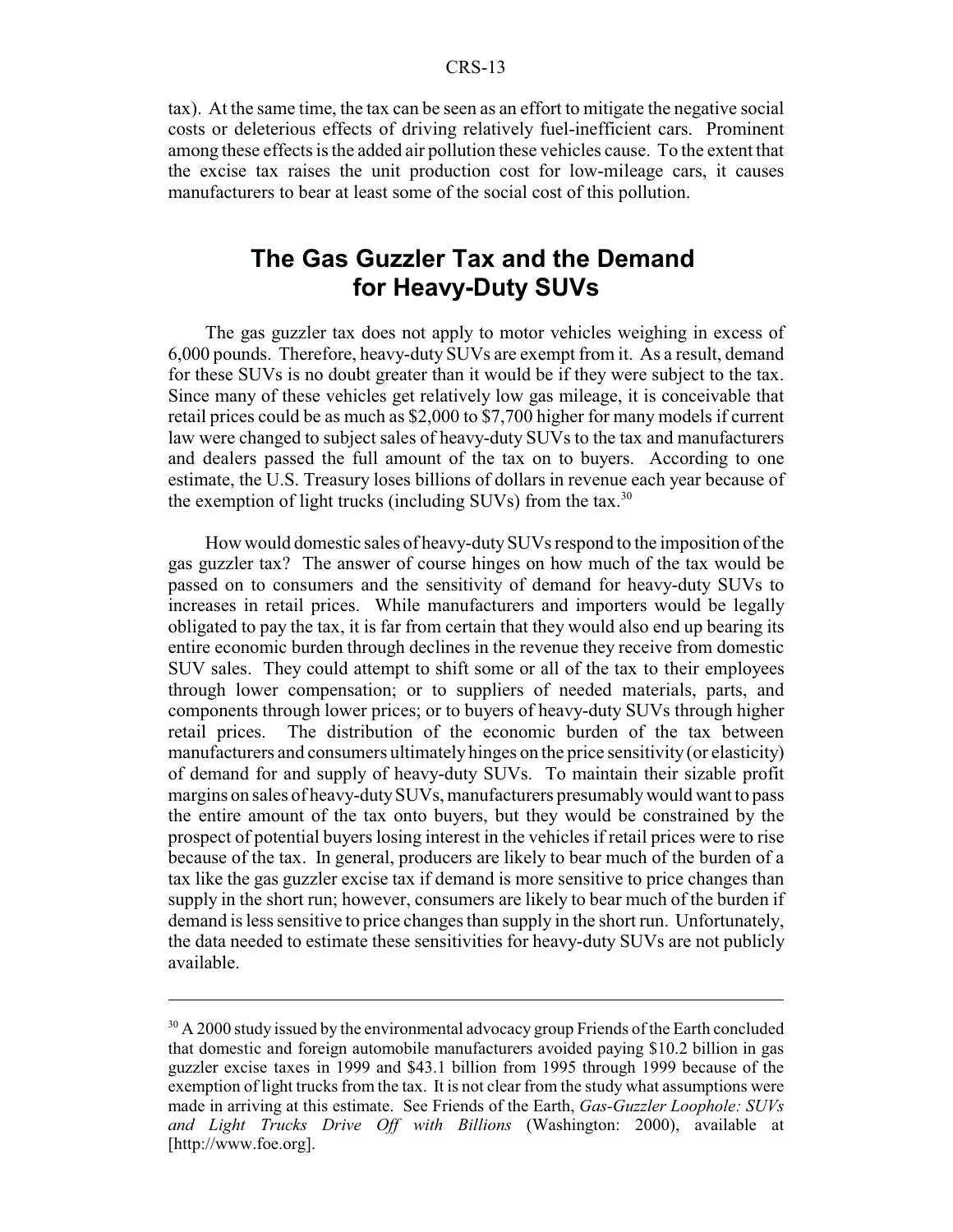## Legislative Initiatives in the 109<sup>th</sup> Congress to **Reduce or Eliminate SUV Tax Preferences**

No legislation to curtail or enhance current tax preferences for heavy-duty SUVs has been introduced in the  $109<sup>th</sup>$  Congress. It is uncertain whether the issue will receive attention in coming months. Efforts to curtail the preferences would run into opposition from the automotive industry and its allies in Congress. But efforts to enhance them would arouse opposition from environmentalists and their allies in Congress.

The issue did surface in some legislation considered in the previous Congress. Identical bills to subject SUVs weighing more than 6,000 pounds to the same annual depreciation limits that apply to passenger cars under IRC Section 280F was introduced in the House (H.R. 727/Representative Eshoo) and the Senate (S. 265/Senator Boxer). The measures defined a sports utility vehicle as any motor vehicle that has the "primary load-carrying device or container attached" and a seating capacity of 12 or fewer individuals and is designed to seat nine or fewer individuals behind the driver's seat, irrespective of the vehicle's weight. In addition, the bills specified that vehicles equipped with an "open cargo area or a covered box not readily accessible for the passenger compartment" of a minimum interior length of 72 inches, an integral enclosure that fully surrounded the driver compartment and load-carrying device, or a body section that extended "more than 30 inches ahead of the leading edge of the windshield" would be excluded from the depreciation limits. No action was taken on either bill.

Nonetheless, there was enough support in the  $108<sup>th</sup>$  Congress for a reduction in the subsidy for purchases of heavy-duty SUVs for business use available through the tax treatment of depreciation for motor vehicles that such a reduction was included in the conference agreement on H.R. 4520 (the American Jobs Creation Act of 2004, P.L. 108-357) approved by the House and Senate in October 2004. More specifically, the agreement contained a provision limiting the IRC Section 179 expensing allowance to \$25,000 for heavy-duty SUVs, instead of the maximum allowance of \$100,000 allowed under previous law. Such an SUV was defined as "any four-wheeled vehicle which is primarily designed or which can be used to carry passengers over public streets, roads, or highways, which is not subject to IRC Section 280F, and which is rated at not more than 14,000 pounds gross vehicle weight." The provision was originally included in a tax bill (S. 1637) passed by the Senate on May 11, 2004. In its consideration of H.R. 4520 as passed by the House, the Senate substituted the text of S. 1637 as an amendment and passed it. According to estimates by the Joint Committee on Taxation, the limited expensing allowance for SUVs could yield a revenue gain of \$223 million from FY2005 to FY2009. President Bush signed H.R. 4520 into law on October 20, 2004.

There was less interest in the  $108<sup>th</sup>$  Congress in modifying the gas guzzler tax to make it applicable to heavy-duty SUVs. Senator Durbin introduced a bill (S. 795) that would have done so. But it attracted no co-sponsors, and the Finance Committee took no action on it. The measure would have altered the definition of an automobile so that the gas guzzler tax would apply to motor vehicles with an unloaded gross vehicle weight of 12,000 pounds or less. Such a limit would have covered every